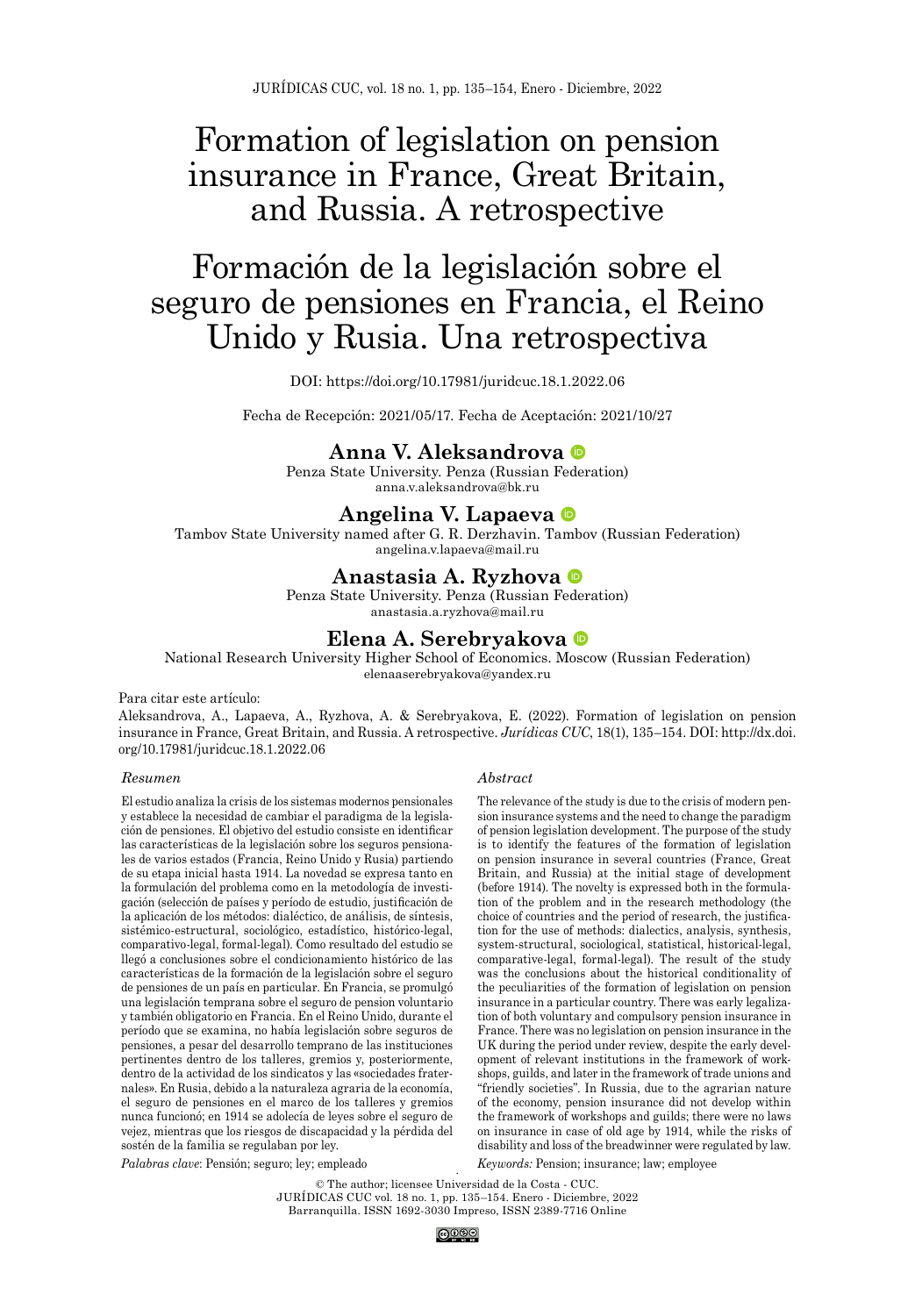## **INTRODUCTION**

The relevance of the historical and legal study of the legislation on pension insurance is due to the following factors:

- The crisis of modern pension insurance systems and attempts to overcome it through pension reforms (Hernández, 2016).
- The crisis of the "welfare state" model as a whole, which appeared at the end of the twentieth century (Rosanvallón, 2021), the search for other models of the welfare state.
- <span id="page-1-0"></span>• Strengthening the flexibility of social legislation under the influence of neoliberal economic doctrine [\(Bonet, 2018](#page-15-0)).
- Recognition of the importance of the conceptual foundations of the pension system in Russia, which is confirmed by the inclusion of these principles in Article 75 of the Constitution of the Russian Federation in 2020 (Shashkova, Verlaine & Kudryashova, 2020).

<span id="page-1-1"></span>The coronavirus pandemic, associated economic constraints, and problems with financing pension insurance have further exacerbated preexisting problems. The need to change the paradigm of pension protection is becoming obvious today.

The development of new principles that can form the basis of pension legislation is impossible without studying the existing experience of Russia and foreign countries in the field of pension provision.

In this regard, the purpose of this study is to identify the features of the formation of legislation on pension insurance in several states (France, Great Britain, and Russia) at the initial stage (before 1914). The choice of the countries mentioned above is not accidental. By the beginning of the twentieth century, France, Great Britain, and Russia were not only among the leading states (in political and socioeconomic terms), but also embodied individual models of pension provision in their legislation in different ways. The article examines the period up to 1914: it was at this initial stage that the system of voluntary pension insurance was formed in most European countries, and laws on compulsory pension insurance of employees were adopted in several countries.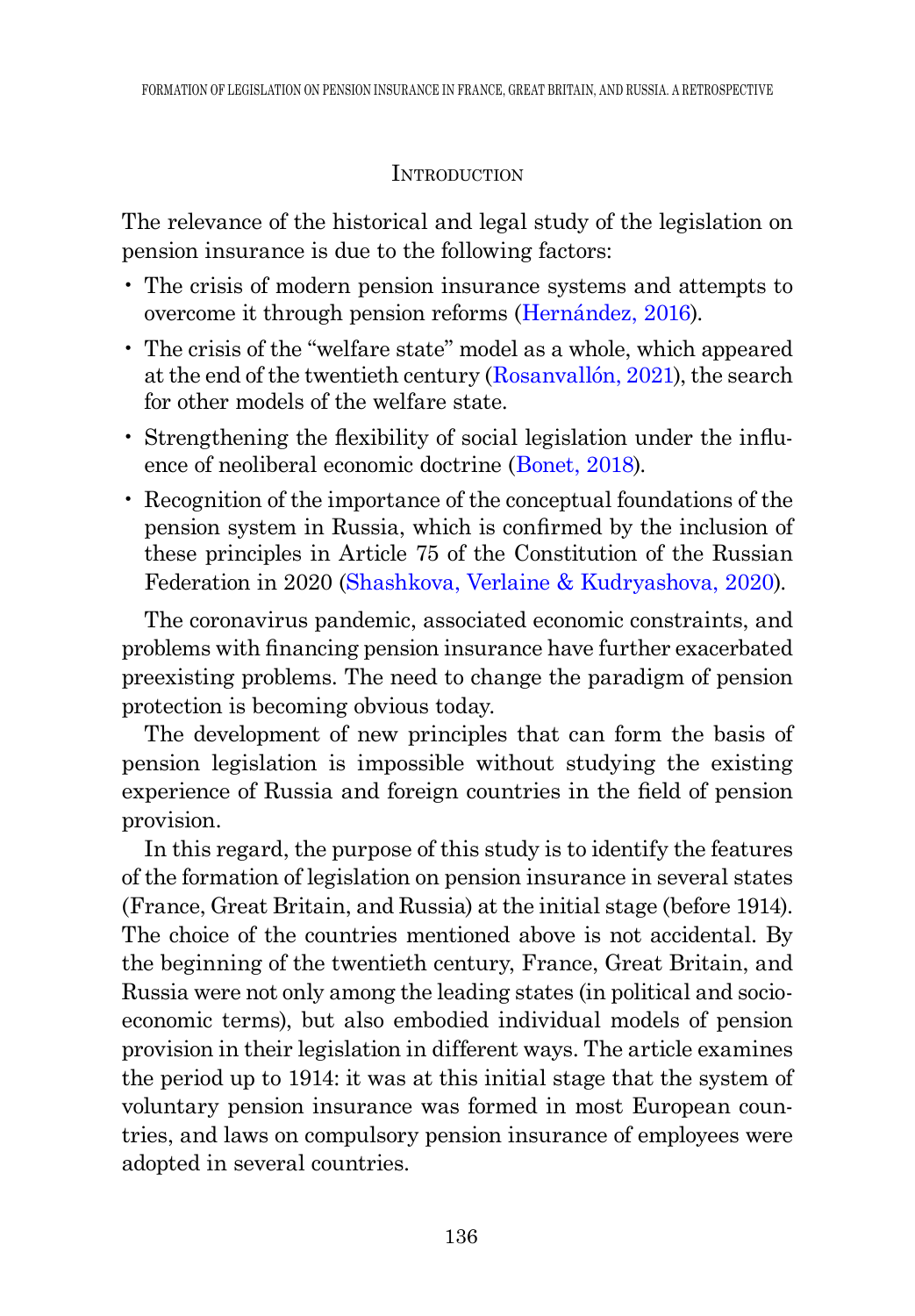## **D**ISCUSSION

# *Methods*

A methodology has been developed to study the historical and legal aspects of the formation of insurance pension legislation. It involves the use of the following methods:

- General dialectical method (consideration of legislation on pension insurance in the process of its emergence and development, in conjunction with other branches of legislation).
- General scientific methods: analysis (a division of the subject of research into its parts, namely, a separate study of English, French and Russian legislation), synthesis (subsequent connection of the studied elements together, identification of common and special features in them), system-structural method (consideration of the pension legislation of each country as an element of a larger system —the system of national legislation).
- Private scientific methods developed by individual non-legal sciences: sociological (using data from sociological studies to evaluate the results of pension reforms), statistical (using statistical data to identify the percentage of persons covered by pension insurance);
- Private-law methods developed by legal science: formal-legal analysis of normative-legal acts and other sources of pension law; comparative-legal (comparison of acts of pension legislation of Great Britain, France and Russia, adopted in the period before 1914); historical-legal (identification of features of the formation of legislation on pension insurance, due to the specifics of the historical period, socio-political situation and national-cultural traditions of a particular country).

# **RESULTS**

Social insurance in France has deep historical roots and its traditions (which is, perhaps, the reason for maintaining the multiplicity of pension insurance regimes today). On the one hand, it is associated with life insurance: the tontine, which was a kind of combination of life insurance, life support, and a government loan,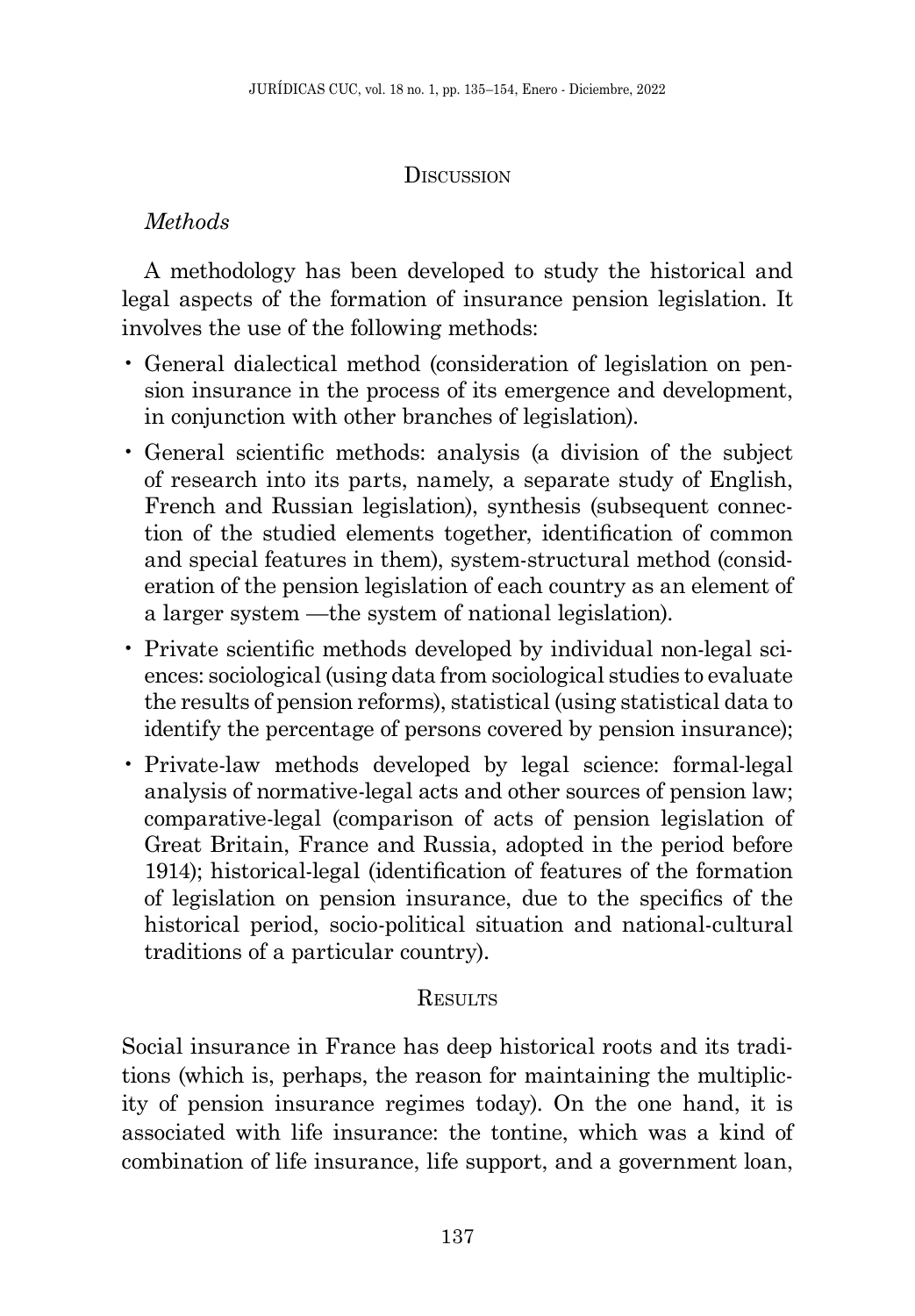was legislatively consolidated in France in the 17th century. On the other hand, pension insurance grew out of the medieval workshop mutual friendly society, the experience of which was the basis for the relevant legislation, which first regulated the activities of pension insurance funds voluntarily, and at the end of the considered stage established a system of mandatory pension insurance for workers and peasants. At a certain stage of development associated with bourgeois revolutions (late 18th – early 19th centuries), the activities of mutual insurance societies were threatened by the prohibition of corporations, labor unions, and associations. Starting from the middle of the 19th century, the state, on the contrary, began to support these societies, regulating their activities by law, including in some cases in the financing process or placing them under the tutelage of municipal authorities. In 1910, the pension law for workers and peasants was adopted in France, which introduced the beginning of mandatory pension insurance, but it was not widely used, since many employees evaded paying contributions, employers were also not interested in encouraging employees to do this, pension savings were devalued due to inflation.

The history of the English pension system has been mainly concerned with measures to prevent poverty in old age. It was characterized by the early formation of a system of public charity for the elderly and other disabled persons. The following features were characteristic of the pension insurance of Great Britain at the considered stage: the rather early formation of its organizational foundations within the framework of workshops and guilds; restrictions in the functioning of its institutions associated with the prohibition of workers' coalitions at the turn of the 18th-19th centuries; the significant role of "friendly societies" and trade unions, which were traditionally strong in Great Britain; the lack of legislative registration of pension insurance, regulated by internal acts of trade unions and mutual insurance societies or customs; the widespread use of voluntary social insurance (it covered a quarter of the country's population by the end of the 19th century). The Law of 1897 regulated the insurance of workers against industrial accidents.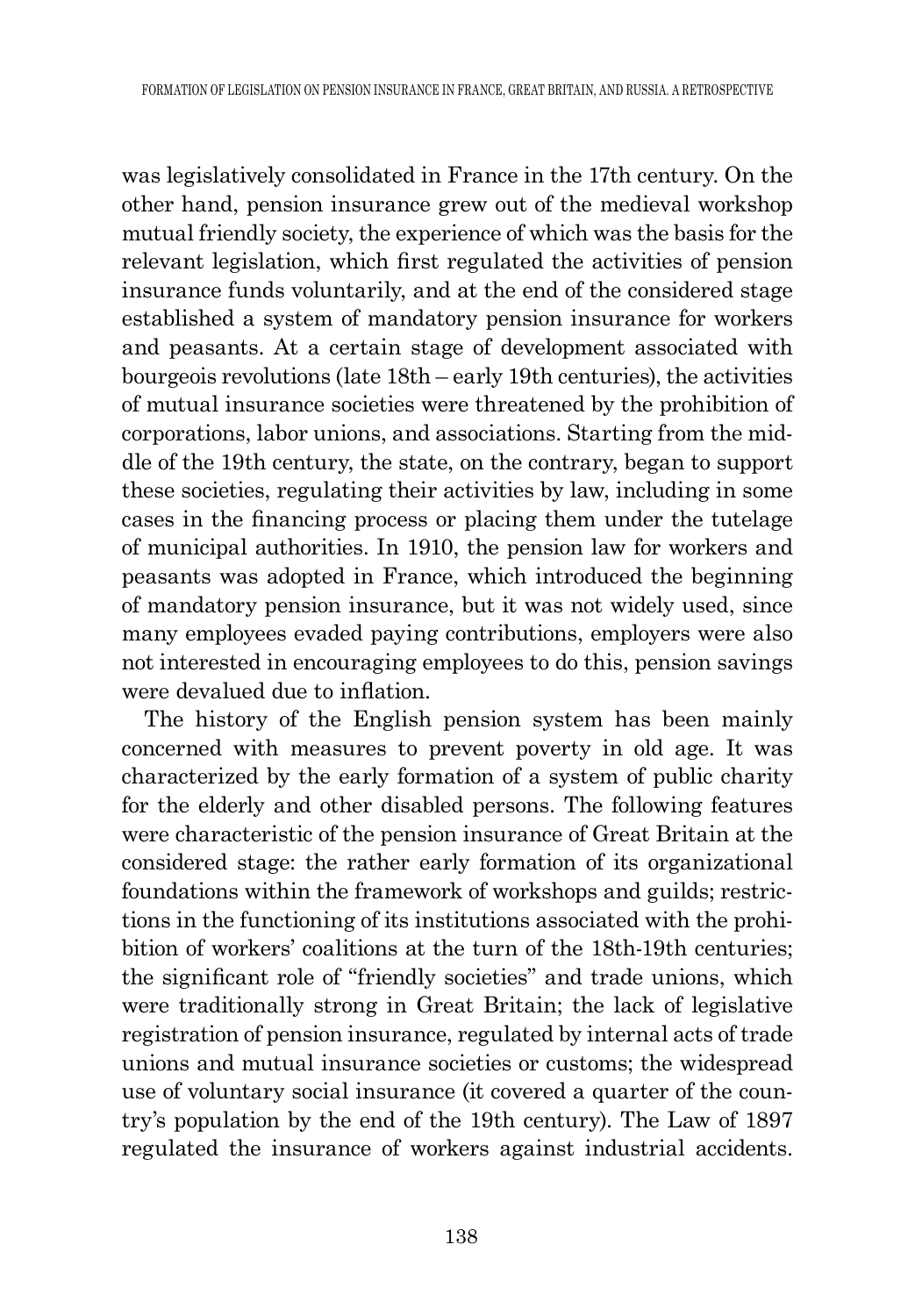The UK adopted the old-age pensions Act in 1908, which was based on the principle of state (budget) financing of pensions: the right to a pension was conditioned by several requirements (high retirement age, need).

Assistance to the disabled in Russia in the Middle Ages was provided in the form of state, church, and public charity. In the 19th century, legislation on the formation of pension savings within the framework of old-age insurance saving banks, established in various branches of activity under the patronage of the state, received significant development. There was also a legislative regulation of the activities of charitable foundations and cash registers aimed at providing workers with pensions. Russian legislation on pension insurance by the beginning of the First World War was also at a fairly high level of development, as evidenced by the existence of laws (1912) aimed at creating insurance funds based on mandatory contributions from employees and employers and providing payments in the event of disability (due to illness, injury) or death of a worker. Reaching the retirement age (old age) was not considered by the Russian pension legislation of that period as a social risk and did not give the right to a pension, although ideas about such a pension were expressed in the course of legislative work.

### *Formation of the French legislation on pension insurance*

Pension insurance was originally formed as life insurance in France. One of the first forms of such insurance was a life annuity. The mention of such rent is already found in the ordinances of the fourteenth century (Laurière, 1757, ord. 1308). The life-annuity has maintained its importance as one of the ways of self-sufficiency of the subjects for several centuries. However, it was only available to the wealthy.

The life-annuity received a new development in the 17th century due to the institution of a tontine (named after Tonti, the founder of this form of annuity). Tontine was defined as a kind of mutual insurance in which each member of the association shall contribute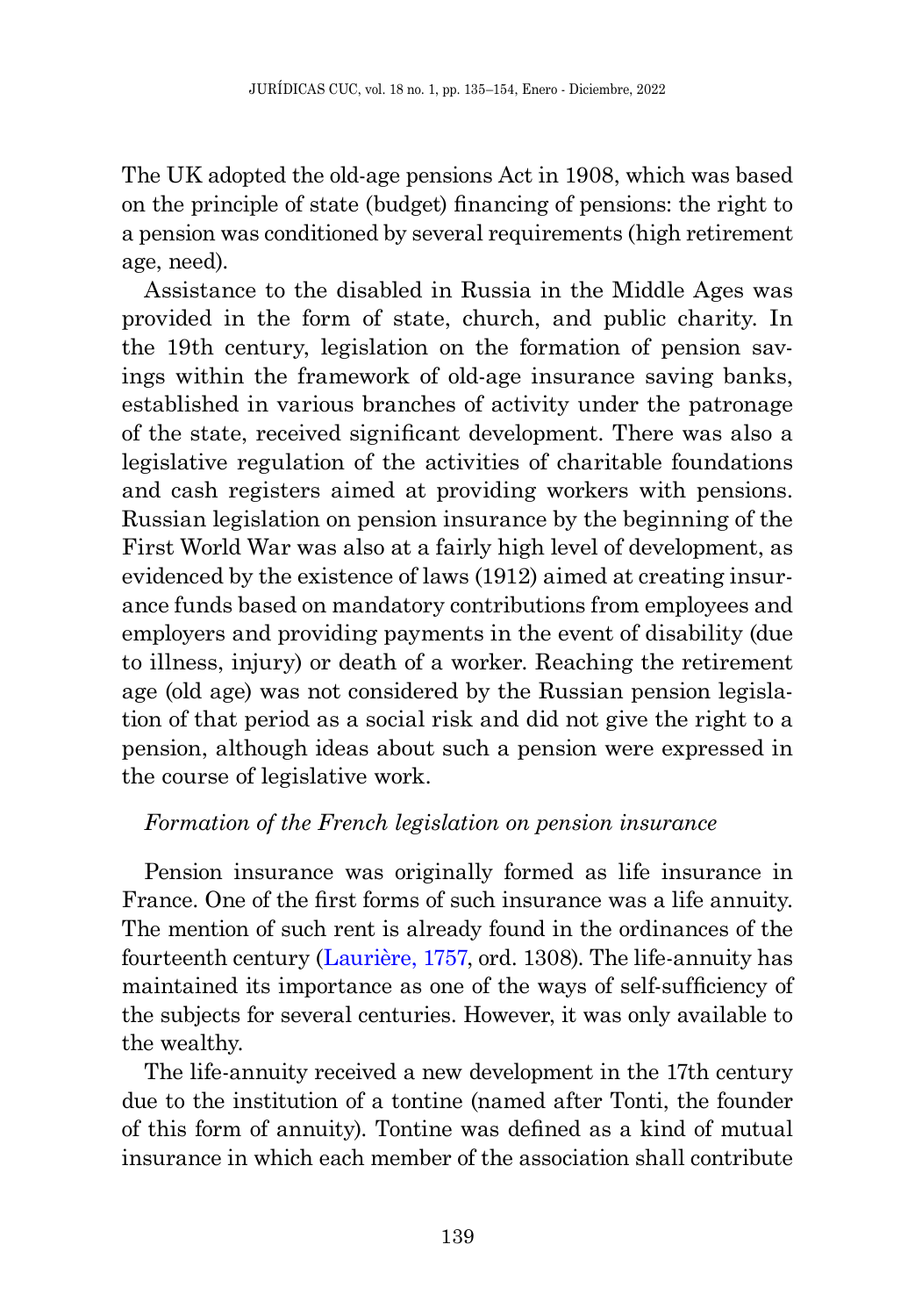a certain amount to the general fund to subsequently receive interest from it. In the event of the death of a tontine member, the income from the contribution was distributed among the surviving members of the association. In the 1650s, L. Tonti suggested that the Controller General of Finances of France use such an association as a kind of government loan. "Tontine loans" are considered the beginning of modern life insurance, as they were the first to use actuarial calculations ([Khmelevskaya et al., 2018\)](#page-16-0).

<span id="page-5-3"></span><span id="page-5-0"></span>The first royal tontine was established in France by an edict of 1689 ([De Beamont, 1766\)](#page-15-1). The tontine participants were divided into 14 age groups. After the death of each participant, the interest continued to be distributed among the members of his/her group. This happened until the death of the last rentier in the group, after which the state was exempt from continuing payments.

Further, the state created at least ten tontines. Mainly, this institution was in demand among the wealthy circles of society and was practically not used among the working people.

<span id="page-5-1"></span>The last royal tontine was created in France in 1759 ([Dehais,](#page-15-2)  [1861](#page-15-2)). Since the middle of the 17th century, private tontines began to develop: more than 20 tontines were created in France in 1790- 1800 (Thiveaud, 1997). Many of these organizations went bankrupt, unable to guarantee the payment of rent to customers. In this regard, at the beginning of the 19th century, Napoleon Bonaparte imposed a ban on the establishment of such organizations without the special consent of the emperor (Conseil d'état, 1809).

<span id="page-5-2"></span>The change in the state's approach to social responsibilities was strongly influenced by the French Revolution (Desgré, 2018). The decree of March 19, 1793 ([Duvergier, 1825](#page-15-3)) provided for the creation of a National Social Insurance Fund, but real steps in this direction were taken only after the fall of Napoleon's empire. In 1818, the Paris Savings and Social Insurance Fund was established. The amounts paid for social security purposes were limited to a certain "ceiling" (initially it was 600 francs per week). Statistics show that workers contributed only small amounts to the savings bank (Gérando, 1839).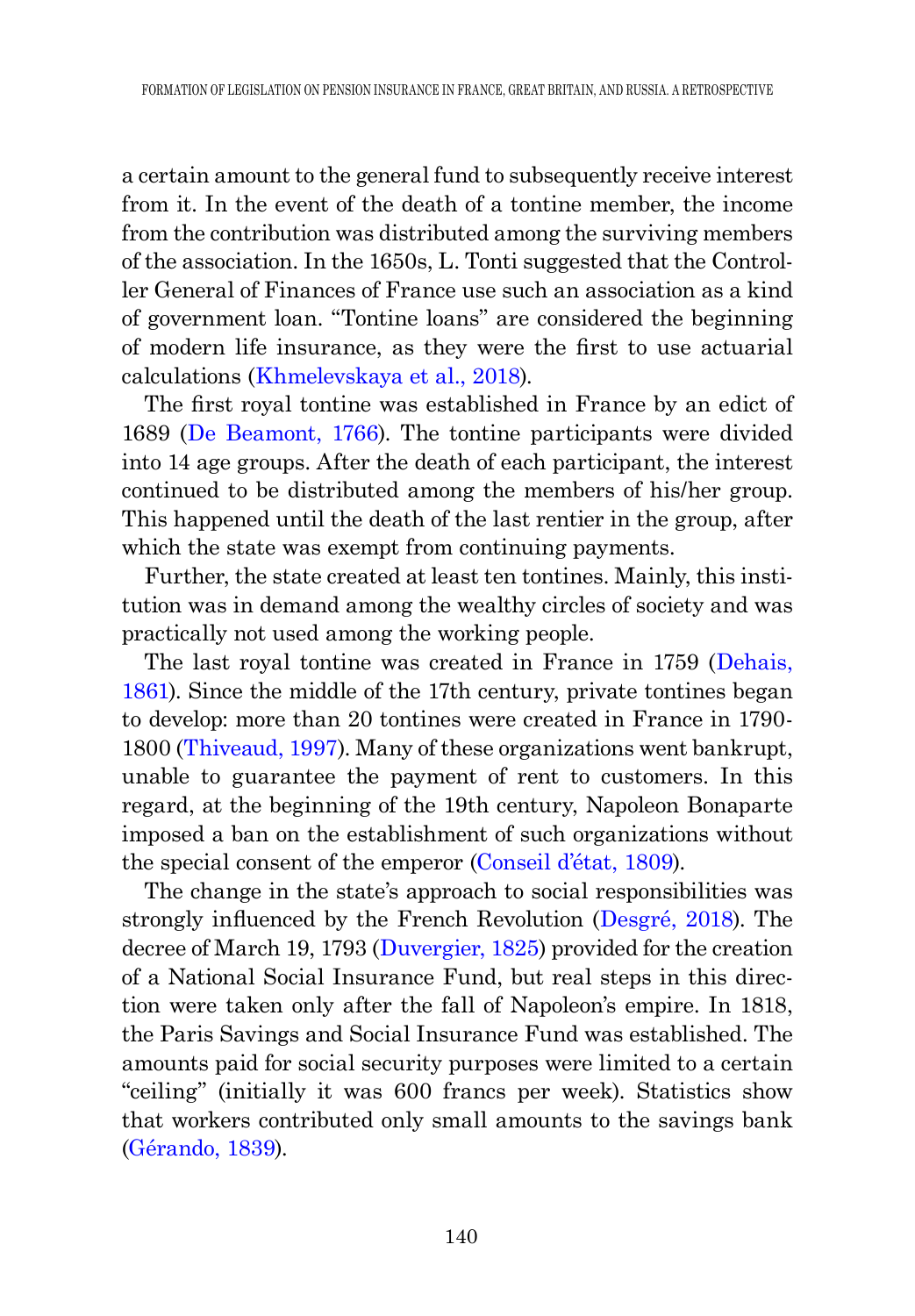The provision of workers who have lost their ability to work, including due to old age, has traditionally been carried out by a voluntary mutual friendly society created on a professional basis (within guilds, workshops). In the Middle Ages, their activities were regulated by the norms of ordinary and corporate law.

<span id="page-6-0"></span>At the turn of the 18th-19th centuries, the activities of the friendly society were jeopardized by the adoption of the famous Le Chapelier law in 1791 ([Ado, Nikolaevna, Pimenova & Chertkova, 1992\)](#page-15-4), formally directed against corporations, but criminalizing the organization of workers' unions (including trade unions and self-help societies).

The state in France refused to persecute workers for organizing unions only in the middle of the 19th century. A law was passed on July 15, 1850, that regulated the foundations of the activities of the mutual friendly society and established the guardianship of the municipal authorities over them.

Also, a law was passed in 1850 (dated june 18) on the establishment of a Pension Fund for old age with the support of the state. This law provided for the accumulation of funds of the mutual friendly society to provide workers with payments in case of old age (after they reach 50 years). Citizens could make voluntary contributions to the pension funds to receive payments upon reaching the specified age. The maximum annual payment was 1.000 francs (Thiveaud, 1997). An important innovation of the law was the subsidiary participation of the state in the financing of the pension fund.

<span id="page-6-1"></span>These provisions were further improved by the Law on the National Old Age Pension Fund ([Loi du 20 juillet 1886](#page-16-1)): the state was declared the guarantor of the pension fund. The maximum annual payment was increased to 1.200 francs. The principle of voluntary admission to the cashier was retained. The size of the pension was made dependent on the number of contributions. The condition for the appointment of a pension was age (50 years), or serious injury or disability for another reason.

By the end of the 19th century, the policy of supporting mutual insurance companies gave positive results. In 1897, in France,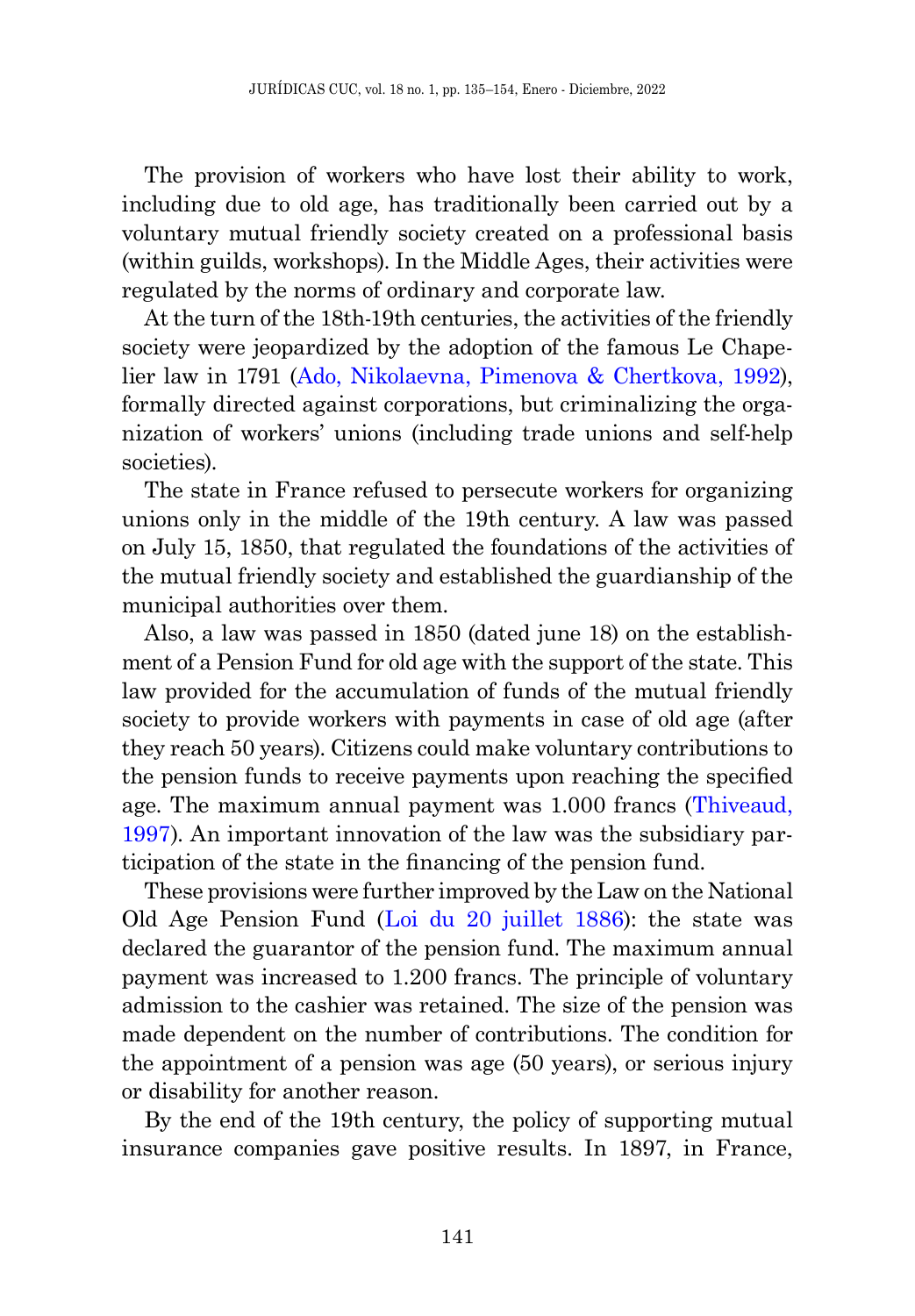226.491 people received a pension totaling more than 34 million francs. The contributions of the members of the National Pension Fund for old age in 1897 amounted to 43.679.637 francs (Köppen, 1900). However, nationwide, the number of pensioners was insignificant: in 1901, the population in France was 39 million people [\(Ostrikov & Wandel, 1989a](#page-17-0)), that is, the number of pension recipients was no more than 0.6%.

<span id="page-7-3"></span>It was obvious that the low level of wages of most workers did not allow them to participate in the formation of pension savings. It was necessary to involve employers in the financing of insurance funds. At the end of the 19th century, France adopted laws on compulsory insurance of workers in certain industries (for example, the law of 1894 on compulsory insurance of mine workers, according to which both the employee and the employer were obliged to pay a monthly insurance premium ([Loi du 29 juin 1894](#page-16-2)).

<span id="page-7-2"></span><span id="page-7-1"></span>In 1910, the law on pensions for workers and peasants was passed in France as a result of a long political struggle ([Loi du 6 avril 1910\)](#page-16-3). This law provided for mandatory pension insurance for employees whose earnings did not exceed 3.000 francs per year. Contributions were to be paid on a parity basis by employees and employers. Subsidiary participation of the state was provided for in the financing of pensions. The employee acquired the right to receive payments from the state, provided that they made at least 30 annual contributions. The age of receiving a pension was set at 65 years, later (in 1912) it was reduced to 60 years.

This law was only partially implemented: many employees evaded paying insurance premiums, also, inflation contributed to the depreciation of accumulated amounts. By 1913, only 10% of the French population was covered by social insurance ([Dreyfus, Ruffat, Viet](#page-15-5)  [& Voldman, 2006](#page-15-5)).

<span id="page-7-0"></span>Thus, pension insurance in France has a long history, dating back to the Middle Ages. By the beginning of the twentieth century, it was predominantly voluntary. At this stage, it has not yet been possible to cover a significant part of the workers with mandatory pension insurance.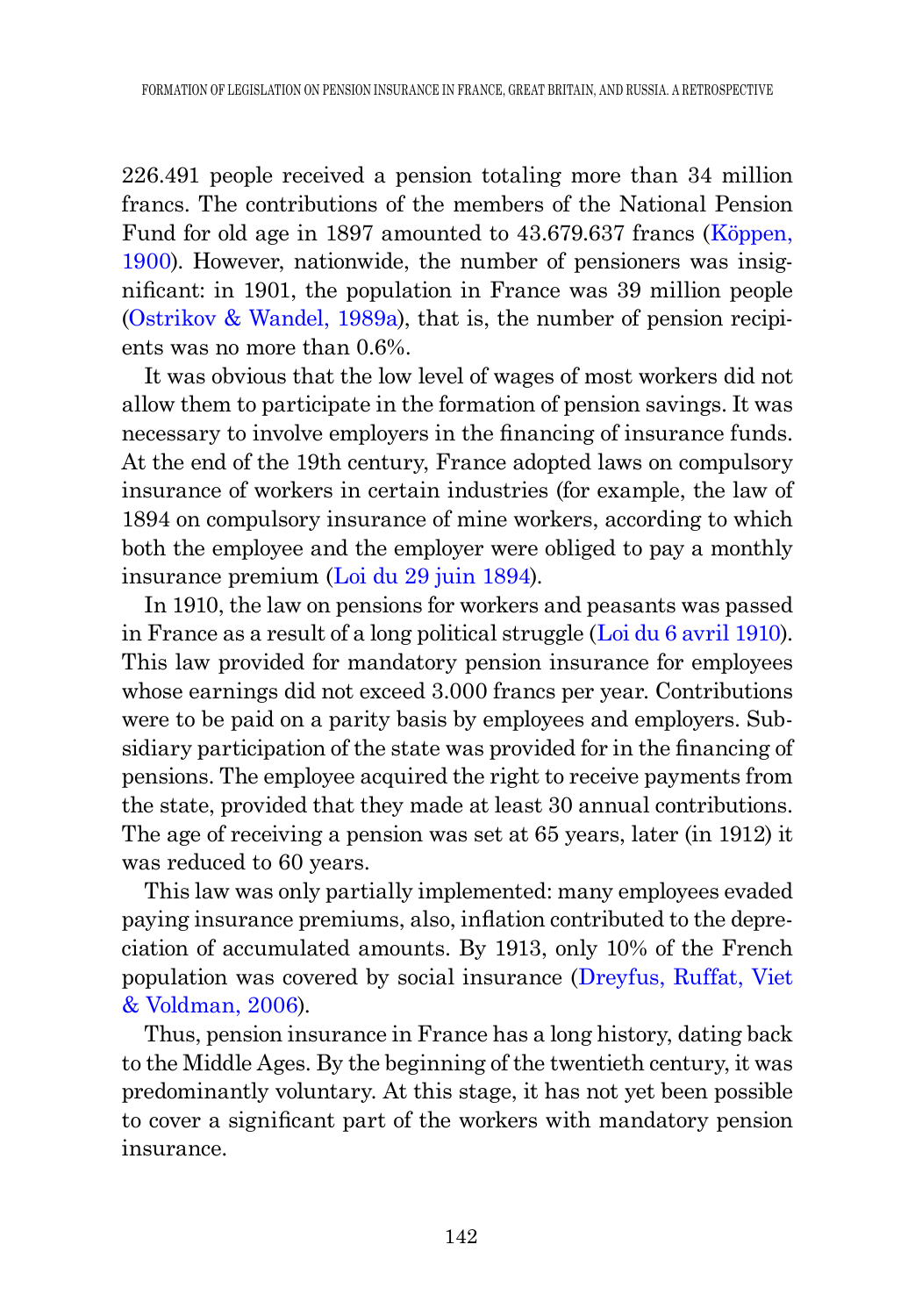## *Features of pension insurance in the UK at the initial stage of its development*

The earliest indications of the organization of insurance within the guilds and workshops in England date back to the tenth century. To a certain extent, the workshops provided for their members in the event of illness, death, disability, and unemployment.

Personal and property insurance was formed in the Middle Ages. Personal insurance provided for the payment of benefits in the event of death, illness, or disability: payments for burial, for the support of widows and orphans were among them ([Khmelevskaya](#page-16-0)  [et al., 2018\)](#page-16-0). Personal insurance is closely related to pension insurance, since "insurance of widowhood and orphanhood is nothing more than life insurance or insurance in case of death" (Vigdorchik, 1912, p. 114).

After the fire of 1666, fire insurance began to develop in London ([Khmelevskaya et al., 2018\)](#page-16-0). Two joint-stock companies were organized in 1720 (London Assurance Corporation and Royal Exchange Assurance), which, in addition to the fire and sea insurance, were engaged in life insurance. Such insurance companies were largely "pioneers", developing methods of life insurance based on statistical data and mathematical methods ([Roik, 2020\)](#page-18-0).

The development of capitalism in England was accompanied by the destruction of the workshop system and the emergence of a significant mass of the proletariat. These people were completely deprived of any support in the event of disability. The workers begin to create voluntary insurance organizations unable to count on the help of the workshop or the parish. According to Zachinskii (1906), mutual assistance of workers originated and reached its greatest development in England.

English mutual friendly society that emerged in the late 18th and early 19th centuries can be divided into two types. The first is the so-called "friendly societies", which set themselves no other tasks than mutual assistance in strictly defined cases. The second was the trade unions, the main task of which was to fight for the rights of workers, but, also, they took on the functions of mutual insurance.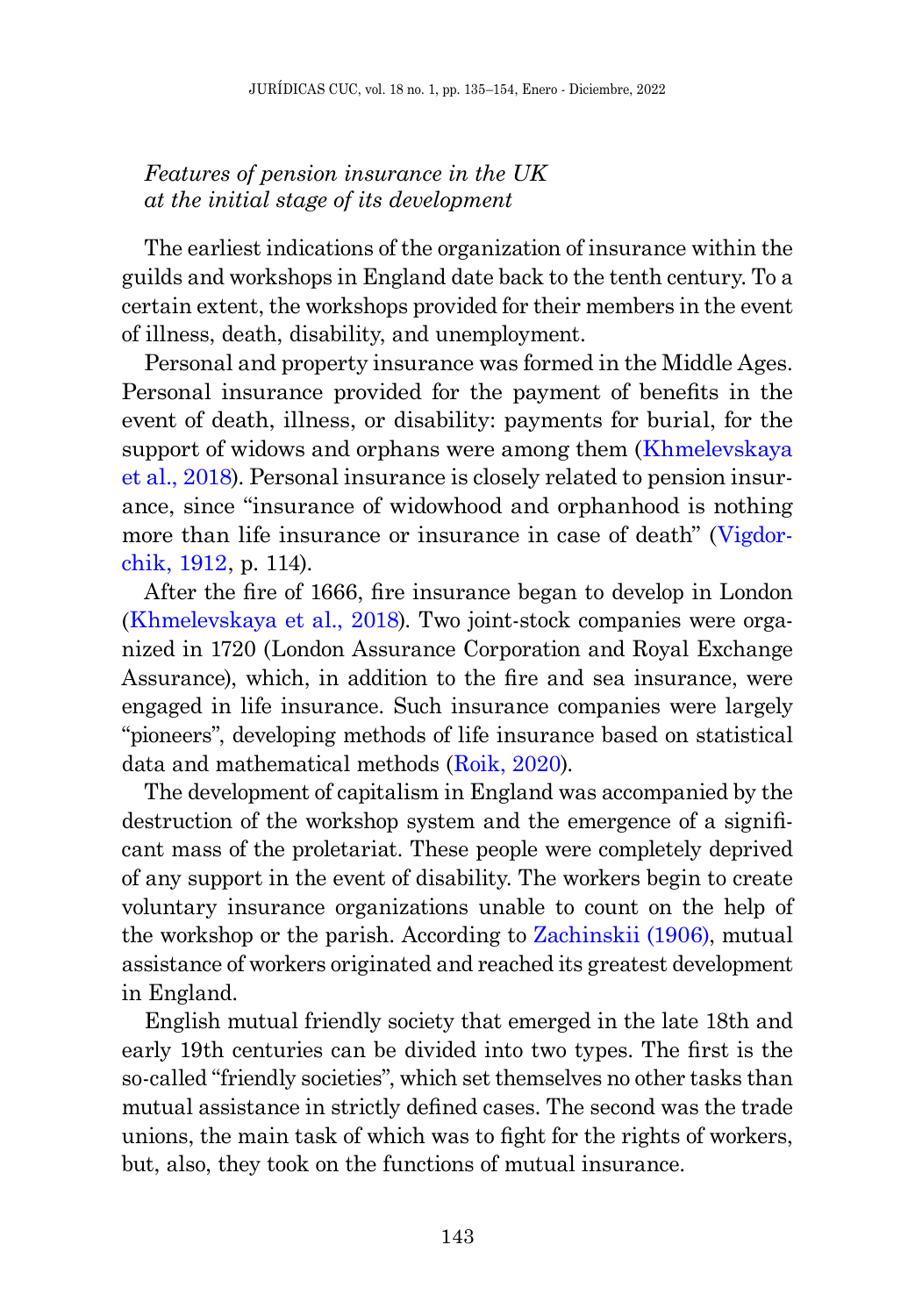Most of the organizations of the first type, "friendly societies", were limited only to insurance in case of illness or death of its participants. These societies were usually simple savings banks. Nevertheless, they served as a "prototype of the future of social insurance on a mandatory (public) basis" ([Roik, 2020,](#page-18-0) pp. 34–35).

<span id="page-9-1"></span>In the 19th century, "friendly societies" became widespread in Great Britain: in 1892, the number of persons participating in them amounted to 8.320.262 people, and the capital reached 2.600.3031 pounds sterling ([Roik, 2020\)](#page-18-0). The population of Great Britain in these years (according to data for 1891) was about 33.000.000 people [\(Ostrikov & Wandel, 1989b](#page-17-1)), that is, this kind of insurance was covered by a quarter of the country's population. However, the drawback in the activities of the "friendly societies" was that they were limited to insurance in case of illness and payment of burial allowances. Also, a significant part of the members of the "friendly societies" was among the well-off segments of the population, who did not belong to the working class.

Social insurance provided by trade unions was much better organized and covered a wider range of risks: unemployment, illness, disability, accident. Therewith, payments made by large trade unions could be very significant (Zachinskii, 1906). However, trade union social insurance also had its drawbacks: it covered only high-paid workers; regular payments of benefits could not always be guaranteed, as trade union funds could be spent on strikes or devalued during economic crises. For example, the benefit-society of stonecutters during the 60 years of its existence repeatedly came to complete bankruptcy (Zachinskii, 1906).

<span id="page-9-0"></span>Nevertheless, the need for such societies in the period under review was extremely great. They were created even when the activity of trade unions was prohibited (in the late 18th —early 19th centuries). In England, as well as in France, laws were passed (two Acts on the Coalitions of 1799 and 1800 —Combination Laws), under threat of criminal liability, prohibiting the creation of workers' organizations ([Lukin & Dalin, 1934](#page-17-2)).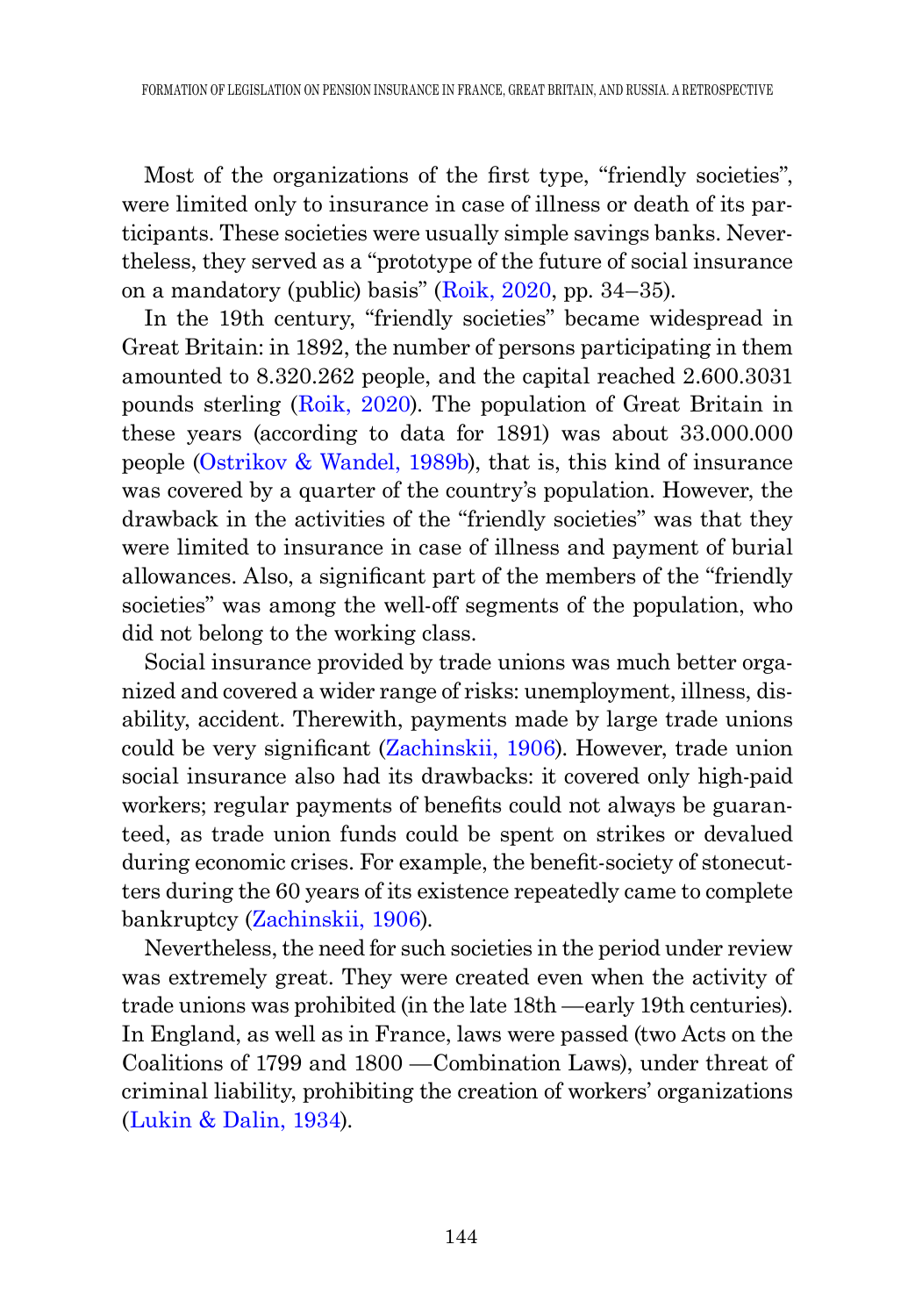The laws against coalitions were repealed in 1824 under pressure from the labor movement. However, trade unions still did not have the rights of a legal entity, which prevented them from fully defending their rights in court. The legalization of trade unions became possible only with the adoption of the Law of 1871 (Trade Union Act 1871, 1992).

In the 19th century, the UK did not pass a law on pension insurance in case of old age or loss of the breadwinner. Only the Law of 1847 on the liability of the employer for an accident that occurred as a result of his/her conscious intention or obvious negligence was adopted. Therewith, the burden of proof was attached to the injured worker. Only the law of 1897 changed the situation, establishing the responsibility of the entrepreneur for all accidents that caused the loss of working capacity of the worker for more than 2 weeks. This act was a significant step forward in the development of British social legislation. One of the consequences of its application was that entrepreneurs began to insure their employees in private insurance companies. Trade unions, in turn, were exempt from the need to ensure their members against accidents; however, insurance against other social risks remained their function. Therewith, old-age insurance remained "unaffordable and difficult" for most of the unions, as it required significant funds. In this regard, the Congress of British Trade Unions adopted a resolution on the need for a state organization of insurance in case of old age, financed "from the general tax falling on all classes" (Zachinskii, 1906, pp. 12–13). The draft law on state pension provision, funded by taxes, and was eventually passed in 1908. Thus, the insurance principles of pension provision did not receive their consolidation in British law in the period before 1914.

### *Formation of the Russian legislation on pension insurance*

The predominantly agrarian nature of the Russian economy at this stage led to the fact that such a developed system of workshop mutual assistance, as it was in France and Great Britain, did not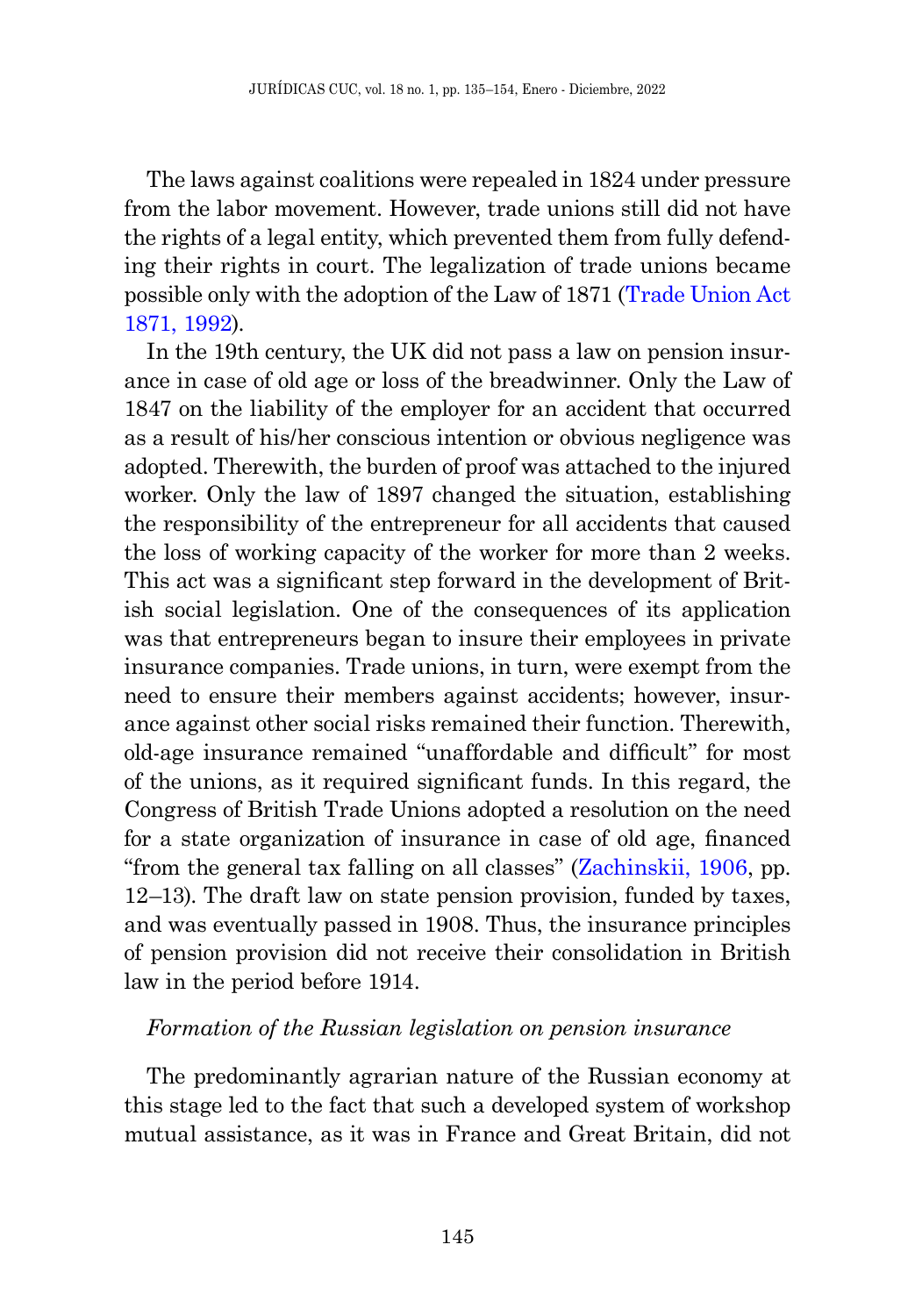develop in Russia; family and community assistance for a long time have remained the main forms of support for the elderly and other people in need.

Only in the last quarter of the 19th century, pension insurance in Russia received its normative consolidation. One of the first regulations governing social insurance was the Regulation on the mining population ([Dehais, 1861\)](#page-15-2), which provided for the establishment of special partnerships at mining plants to provide for workers in case of illness and old age. According to the Regulations, auxiliary funds were established at each large factory or mine, from which temporary and permanent benefits were paid, including pensions to members of the partnership, their widows, and orphans.

<span id="page-11-2"></span><span id="page-11-1"></span>In the following decades, similar regulations were adopted concerning persons employed in other fields of activity: on state railways [\(Collection of the Management of the pension fund of employees on](#page-18-1)  [state railways, 1896\)](#page-18-1), in credit institutions ([Regulations on pension](#page-18-2)  [funds of employees and workers, 1897](#page-18-2)). The provisions could provide for both voluntary and mandatory participation in the pension funds of workers or employees. When it came to state (state-owned) enterprises, the regulations provided for participation in the financing of the state treasury's cash registers.

In the 1880s, several petitions were sent to the Russian government for the development of mandatory social insurance projects prepared by liberal institutions (Vigdorchik, 1912). The result of such appeals was the creation of government commissions that had been developing mandatory insurance projects for about 20 years.

<span id="page-11-0"></span>In 1903, Russia approved Temporary Rules on pensions for workers of state-owned mining plants and mines who lost their ability to work, according to which the injured workers or their family members could be paid pensions from the treasury (*Provisional*) [Regulations on pensions to workers of state mining plants and](#page-17-3)  [mines, 1903](#page-17-3)).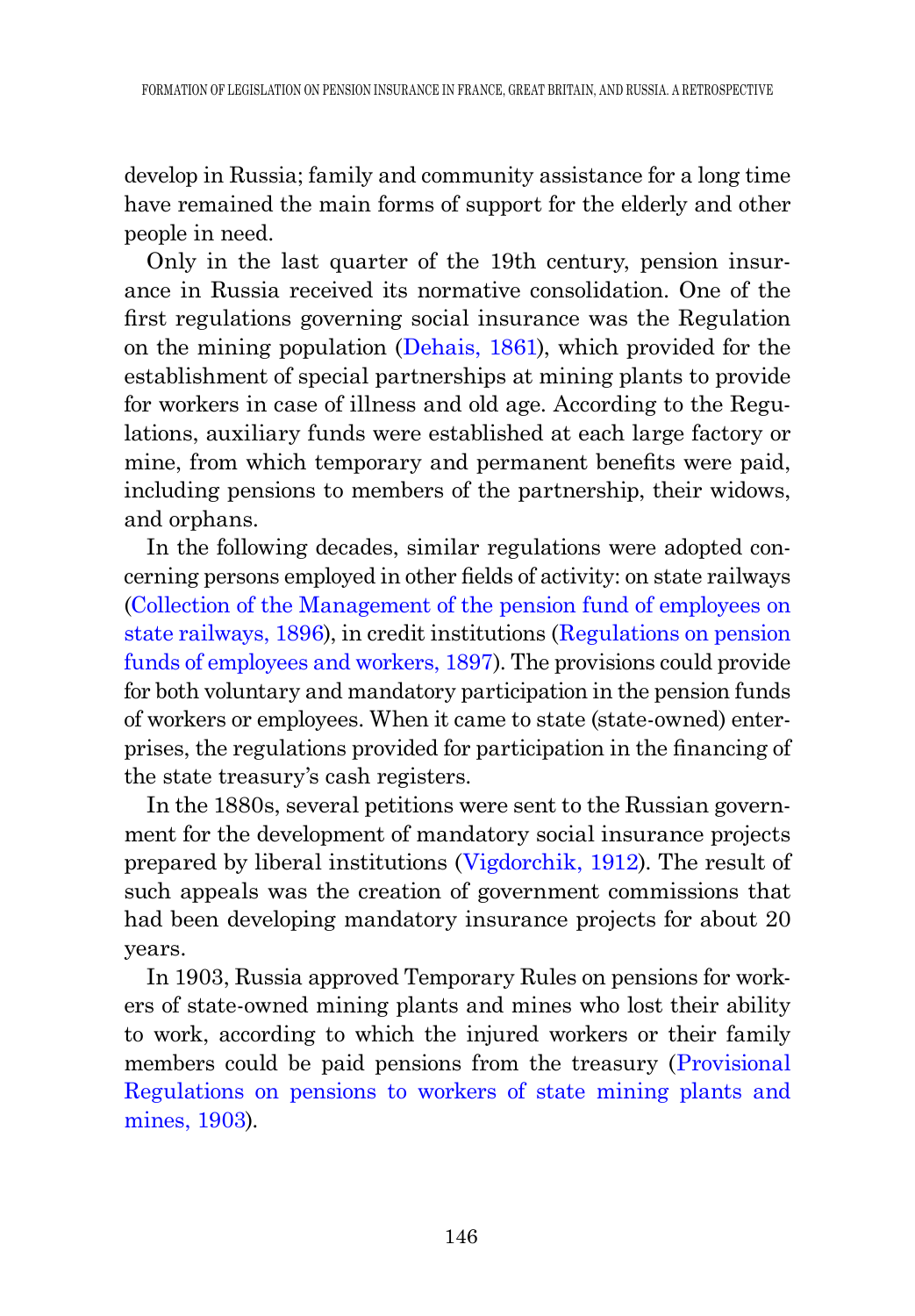The adoption of laws (in the strict sense of the word) on social insurance became possible after the establishment of the parliament in Russia in 1906 —the State Duma. The result of many years of work on bills on social insurance was a legislative package adopted on [June 23, 1912:](#page-17-4) "On providing workers in case of illness", "On insurance of workers against accidents at work", "On the approval of the Council for workers' insurance", "On the approval of the presence for workers' insurance". According to these acts, health insurance funds were created in enterprises with the number of workers of at least 200 people. Workers who paid contributions to these funds acquired the rights to benefits in connection with illness, injury, death, and childbirth. Cash registers were managed on a parity basis jointly by workers and employers. Funding was provided by contributions from workers (3/5) and employers (2/5).

<span id="page-12-0"></span>The Law "on Insurance of Workers against Accidents at work" ([Act June 23, 1912](#page-17-4)) established for workers affected by such cases, pensions for incapacity for work and the loss of a breadwinner. The payments to the victims were made from the funds of insurance partnerships in the form of benefits and pensions, and payments to their family members were made only in the form of pensions. The number of payments was determined as a percentage of the employee's annual salary. If the worker was completely unable to work, the pension was paid to him/her in the amount of 2/3 of the annual salary, and if it was incomplete —in the amount of the share of 2/3 of the annual salary that corresponded to the degree of disability. If less than 5% of the working capacity was lost, the right to a pension did not arise.

The following should be noted concerning old-age pension provision. The draft law developed in 1905 by the Ministry of Finance, among other grounds, provided for social insurance in the event of disability and old age. However, its introduction to the parliament was prevented by the dissolution of the State Duma. Subsequently, various projects were proposed, prepared taking into account the views of legislators, government authorities, and industrialists. As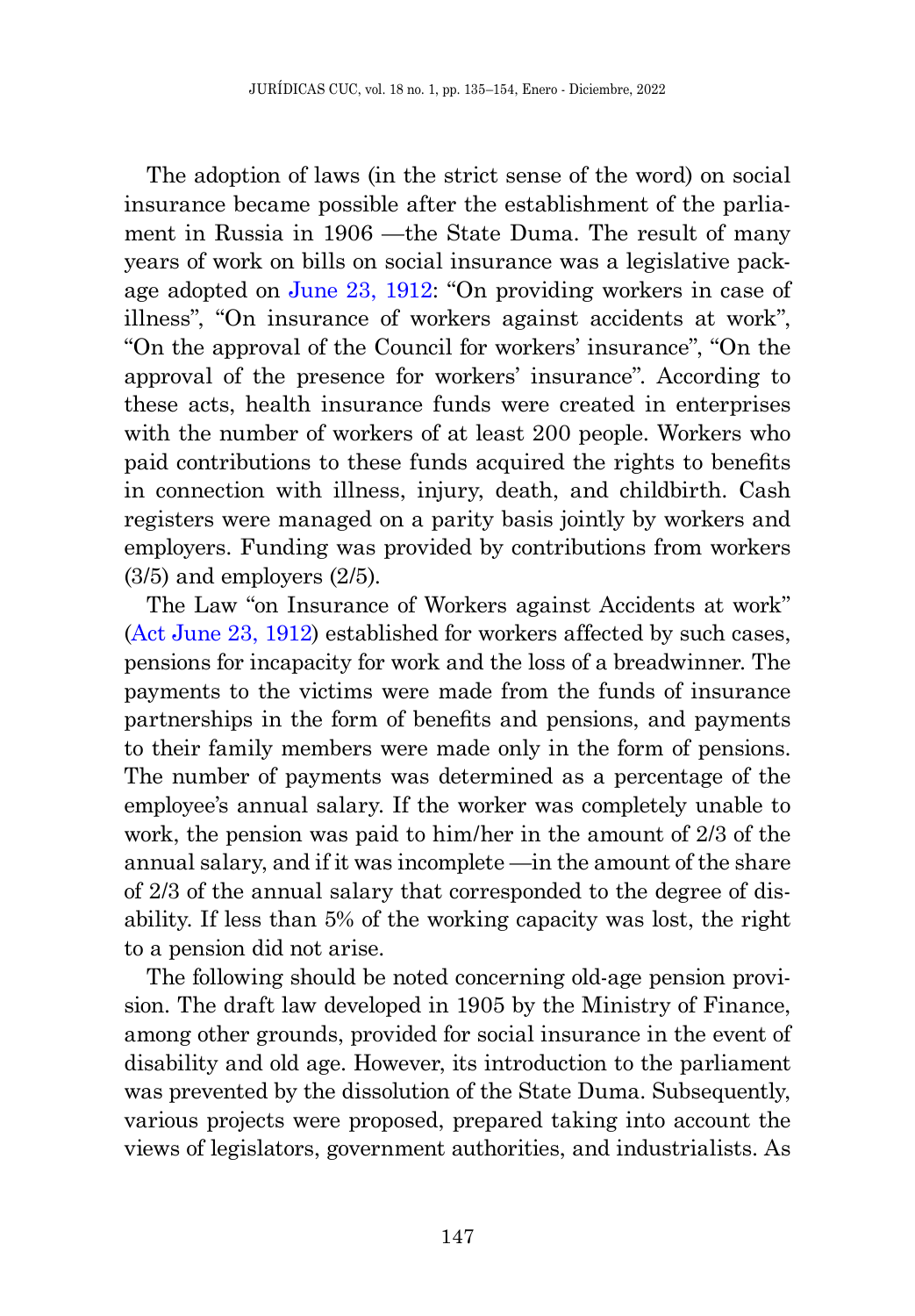<span id="page-13-0"></span>a result, by 1912, "the bill on state insurance of workers against old age and disability, developed in 1905, disappeared" ([Levshuk,](#page-17-5)  [2011,](#page-17-5) p. 133). Thus, mandatory pension insurance in the event of old age was not fixed in the pre-revolutionary Russian legislation. Disability insurance was provided only if it was the result of an accident at work.

 Among the shortcomings of the laws of 1912, it is necessary to mention the limited scope of their action: they did not extend to the entire territory of the country (but only to the European part and the Caucasus), to enterprises with a certain number of workers and with certain equipment. The 1912 Law "On Insurance of Workers Against Industrial Accidents" covered approximately 15% of the total number of workers in Russia ([Machulskaya & Gorbacheva,](#page-17-6)  [2001](#page-17-6)).

<span id="page-13-2"></span><span id="page-13-1"></span>Nevertheless, social insurance has become quite widespread even under such conditions. By 1917, several thousand insurance companies had been established in Russia ([Roik, 2020](#page-18-0)).

### **CONCLUSIONS**

The legislation on pension insurance has a long history, it is not an invention of the twentieth century. The modern approach to understanding a pension as a regular monetary provision to citizens who have been engaged in a certain professional activity for a certain period and (or) have reached a certain age, as well as to citizens recognized as disabled or who have lost a breadwinner, has not developed immediately. At the initial stage, a person could acquire the right to receive certain payments in old age either while in state and military service (this aspect does not apply to pension insurance and is not considered in this article, it can become the subject of independent research) or through membership in insurance funds, mutual friendly societies, activities of which were based on civil law principles. The essential differences between such elements of pension provision as pension insurance and state (budget) provision have led to the use of different methods of legal regulation in rela-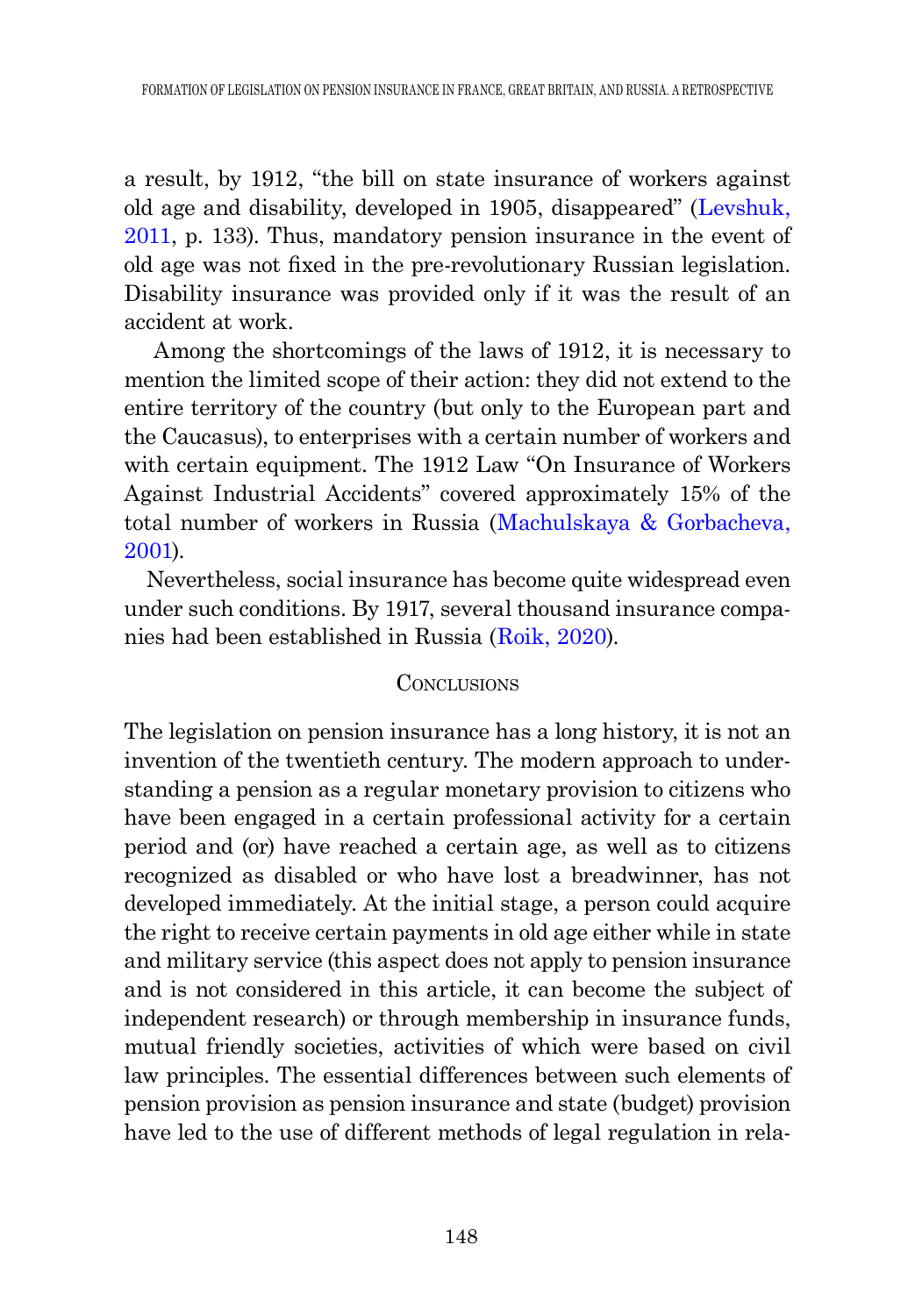tion to them. If dispositive methods initially prevailed in the sphere of regulation of the organization and activity of insurance pension funds, then in the field of pension provision for military personnel and officials —imperative ones prevailed. The introduction of mandatory pension insurance at the turn of the 19th-20th centuries leads to a mixed, complex regulation, using both dispositive and imperative methods (which is a specific feature of the method of social security law today).

The study allowed us to identify the following features of the formation of legislation on pension insurance:

- The early formation of pension legislation in France, associated with attempts by the state to regulate life insurance issues, as well as the activities of voluntary mutual insurance societies.
- The absence in the UK of legislative regulation of pension insurance issues until the 20th century; the widespread use of voluntary social insurance, the regulation of which was carried out based on the norms of corporate and customary law.
- The late formation of pension insurance institutions in Russia, associated with the predominantly agrarian nature of the economy until the end of the 19th century; the absence of compulsory old-age pension insurance in the pre-revolutionary (before 1917) period.

# FUNDING

The study was carried out with the financial support of the Russian Foundation for Basic Research in the framework of scientific project No. 20-011-00252.

## **ACKNOWLEDGMENTS**

The reported study was funded by the RFBR, project number 20-011-00252.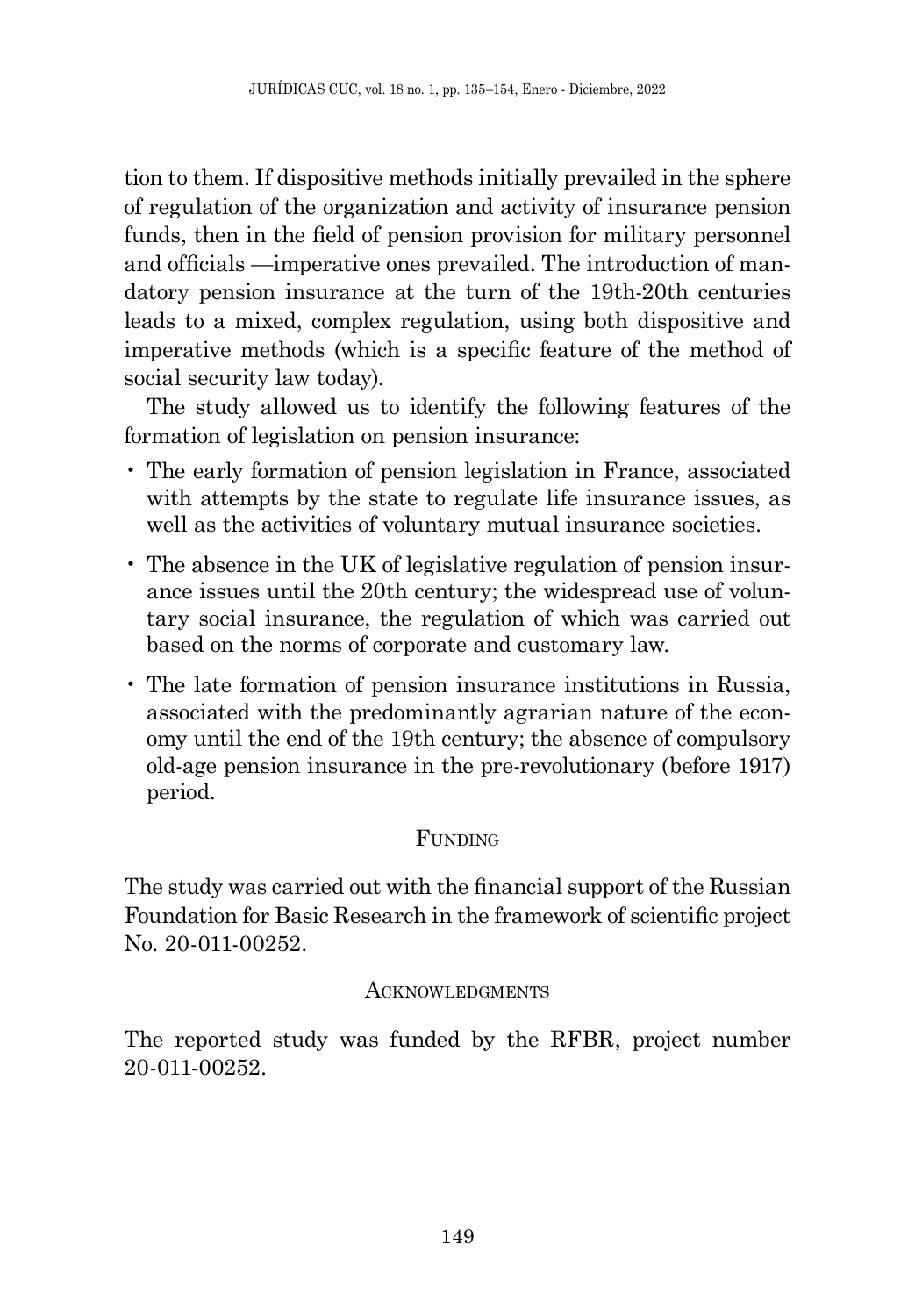### **REFERENCES**

- <span id="page-15-4"></span>[Ado, A., Nikolaevna, N., Pimenova, L., Fedosova, E., Chertkova,](#page-6-0)  [G. \(Comp.\).](#page-6-0) (1992). Le Chapelier Law. In, A. Ado, *Documents of the history of the Great French Revolution* [Vol. 2, pp. 44–45]. Moscow: House of Moscow State University.
- <span id="page-15-0"></span>[Bonet, A. M. \(](#page-1-0)2018). Derechos sociales, normas de acceso y democracia. La agenda de los derechos humanos para una convivencia solidaria. *Revista Latinoamericana de Derecho Social*, (26), 3–27. [http://dx.doi.org/10.22201/](http://dx.doi.org/10.22201/iij.24487899e.2018.26.11858) [iij.24487899e.2018.26.11858](http://dx.doi.org/10.22201/iij.24487899e.2018.26.11858)
- Conseil d'état. (1<sup>er</sup> avril 1809). Avis du Conseil d'état sur les associations de la nature des tontines. *Bulletin des lois de l'Empire Français*: 4e série. Tome 10.
- <span id="page-15-1"></span>[De Beamont, S. \(](#page-5-0)1766). Jurisprudence des rentes: ou Code des rentiers, par ordre alphabétique. [*2 éd.*]. Paris: Chez Guillyn.
- <span id="page-15-2"></span>[Dehais, E. \(](#page-5-1)1861). *L'assurance sur la vie en France et les tontines*. Paris: Guillaumin.
- Desgré, S. (2018). Un autre regard sur l'histoire de la protection sociale en France entre 1789 et 1945: réflexions scientifiques à partir d'une expérience professionnelle de biographe d'institutions sociales. [*Thèse sur travaux*]. L'Université de Nantes, Nantes, France. Disponible sur [http://www.](http://www.theses.fr/2018NANT2062) [theses.fr/2018NANT2062](http://www.theses.fr/2018NANT2062)
- <span id="page-15-5"></span>[Dreyfus, M., Ruffat, M., Viet, V. & Voldman, D.](#page-7-0) (2006). *Se protéger, être protégé: Une histoire des assurances sociales en France*. Rennes: Presses universitaires de Rennes. [http://](http://dx.doi.org/10.4000/books.pur.6879) [dx.doi.org/10.4000/books.pur.6879](http://dx.doi.org/10.4000/books.pur.6879)
- <span id="page-15-3"></span>[Duvergier, J. B. \(](#page-5-2)1825). Décret du 19 mars 1793 concernant la nouvelle organisation des secours publics. In, J. Duvergier, *Collection complète des lois, décrets, ordonnances, règlements, et avis du Conseil d'Etat*. [Vol. 5, pp. 255–256]. Paris: A.Guyot et Scribe.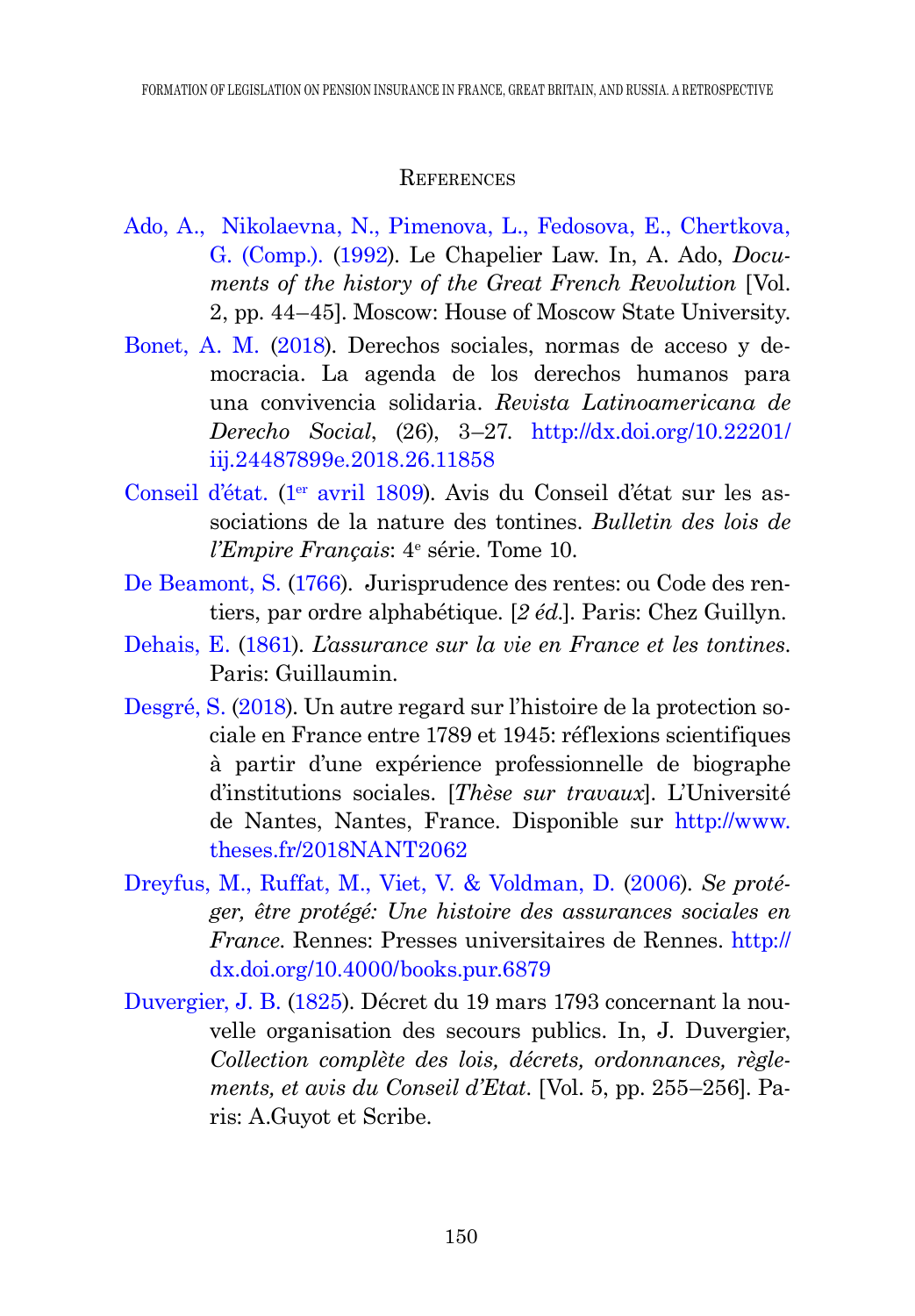- <span id="page-16-1"></span>[French Republic.](#page-6-1) (21 juillet, 1886). Loi du 20 juillet 1886 relative a l'organisation de la caisse nationale de retraites pour la vieillesse : gestion, institution d'une commission superieure chargee de toutes les questions qui concernent la caisse nationale des retraites pour la vieillesse, capital et versement des rentes viageres, liquidation de la pension, remboursement, gestion des fonds de la caisse nationale des retraites. *Journal Officiel de la République Francaise-JORF*. Disponible sur [https://www.legifrance.gouv.](https://www.legifrance.gouv.fr/jorf/id/JORFTEXT000000877358) [fr/jorf/id/JORFTEXT000000877358](https://www.legifrance.gouv.fr/jorf/id/JORFTEXT000000877358)
- <span id="page-16-2"></span>[French Republic.](#page-7-1) (29 juin 1894). Loi du 29 juin 1894 sur les caisses de secours et de retraites des ouvriers mineurs. *Bulletin de l'Inspection du travail*, No. 1. Disponible sur [https://www.legifrance.gouv.fr/jorf/id/JORF-](https://www.legifrance.gouv.fr/jorf/id/JORFTEXT000000692411)[TEXT000000692411](https://www.legifrance.gouv.fr/jorf/id/JORFTEXT000000692411)
- <span id="page-16-3"></span>[French Republic. Président de la République.](#page-7-2) (5 avril 1910). Loi sur les retraites ouvrières et paysannes. *Journal officiel de la République française*. Disponible sur [https://travail-em](https://travail-emploi.gouv.fr/IMG/pdf/Loi_sur_les_retraites_ouvrieres_et_paysannes-3.pdf)[ploi.gouv.fr/IMG/pdf/Loi\\_sur\\_les\\_retraites\\_ouvrieres\\_et\\_](https://travail-emploi.gouv.fr/IMG/pdf/Loi_sur_les_retraites_ouvrieres_et_paysannes-3.pdf) [paysannes-3.pdf](https://travail-emploi.gouv.fr/IMG/pdf/Loi_sur_les_retraites_ouvrieres_et_paysannes-3.pdf)
- Gérando, J.-M. (1839). De la bienfaisance publique. [*Vol. 2*]. Belgium: Société belge de librairie.
- Hernández, J. R. (2016). La justicia social desde un nuevo enfoque de la justicia. Análisis del mandato de la Organización Internacional del Trabajo conforme al concepto moderno de la justicia (Segunda parte). *Revista Latinoamericana de Derecho Social*, (22), 101–160. [http://dx.doi.org/10.1016/j.](http://dx.doi.org/10.1016/j.rlds.2015.03.001) [rlds.2015.03.001](http://dx.doi.org/10.1016/j.rlds.2015.03.001)
- <span id="page-16-0"></span>[Khmelevskaya, S. A., Ermakov, D. N. Aranzhereev, M. M., Kuzin,](#page-5-3)  [A. A., Machekhin, V. A., Orlova, I. Y., Smolnikova, E. V.,](#page-5-3)  [V, S., Khmelevsky, S. V., Khmyrov V. V. \(](#page-5-3)2018). *Pension insurance: philosophy, history, theory, and practice*. Moscow: Dashkov and Co.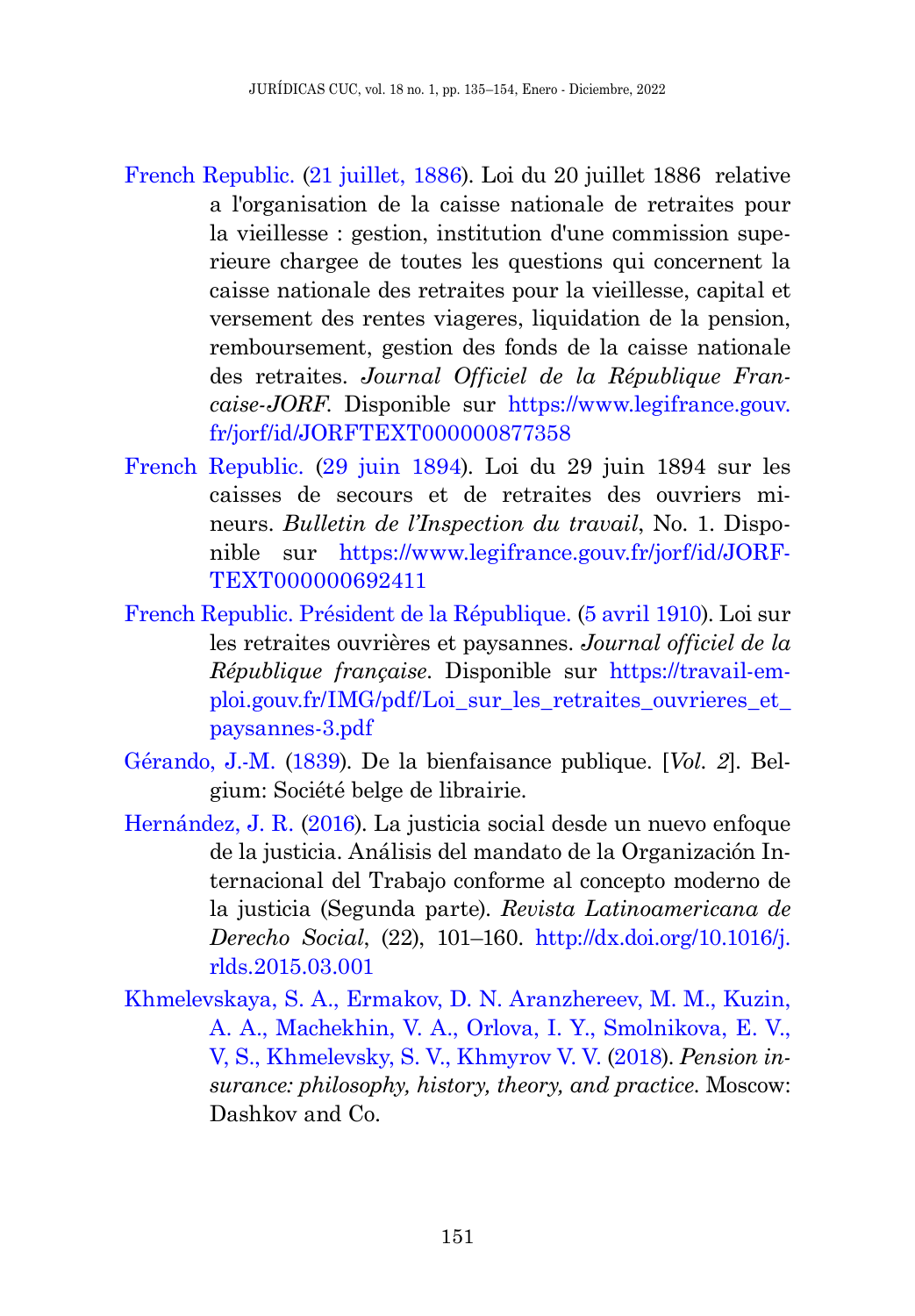- Köppen, A. P. (1900). *Social legislation of France and Belgium*. St. Petersburg: Typography named after I.
- Laurière, E. (1757). Ordonnance touchant le payement des rentes à vie. In, E. Laurière, *Ordonnances des Roys de France de la troisième race* [Ord. 1308, pp. 456–457]. Paris: Imprimerie royale.
- <span id="page-17-5"></span>[Levshuk, M. V. \(](#page-13-0)2011). Formation of the legal basis for pre-revolutionary state pension provision. *Scientific Bulletin of Belgorod State University*, Series: Philosophy. Sociology. Right, 14, 125–138.
- <span id="page-17-2"></span>[Lukin, N. M. & Dalin, V. M. \(Eds.\). \(](#page-9-0)1934). *Law against workers' coalitions 1799. New history in documents and materials*. Moscow: Sotsekgiz.
- <span id="page-17-6"></span>[Machulskaya, E. E. & Gorbacheva, Zh. A.](#page-13-1) (2001). *Social Security Law: A Study Guide*. Moscow: Knizhnyi mir.
- <span id="page-17-0"></span>[Ostrikov, P. I. & Wandel, P. P. \(Comp.\)](#page-7-3) (1989a). *Collection of documents on the history of modern times. Economic development and domestic policy of the countries of Europe and America, 1870-1914*. Moscow: Vysshaya shkola.
- <span id="page-17-1"></span>[Ostrikov, P. I. & Wandel, P. P. \(Comp.\) \(](#page-9-1)1989b). *The population of Great Britain and Ireland. In Collection of documents on the history of modern times. Economic development and domestic policy of the countries of Europe and America, 1870-1914*. Moscow: Vysshaya shkola.
- <span id="page-17-4"></span>[Russian empire. \(](#page-12-0)july 11, 1912). On Insurance of Workers against Accidents at work. *Collection of legalizations*, Dept. I., Art. No. 1230.
- <span id="page-17-3"></span>[Russian empire.](#page-11-0) (june 2, 1903). Provisional Regulations on pensions to workers of state mining plants and mines who have been disabled in the factory or mine work. *Complete collection of laws of the Russian Empire*. Collection (1881- 1913). Vol. 21, Art. No. 20087.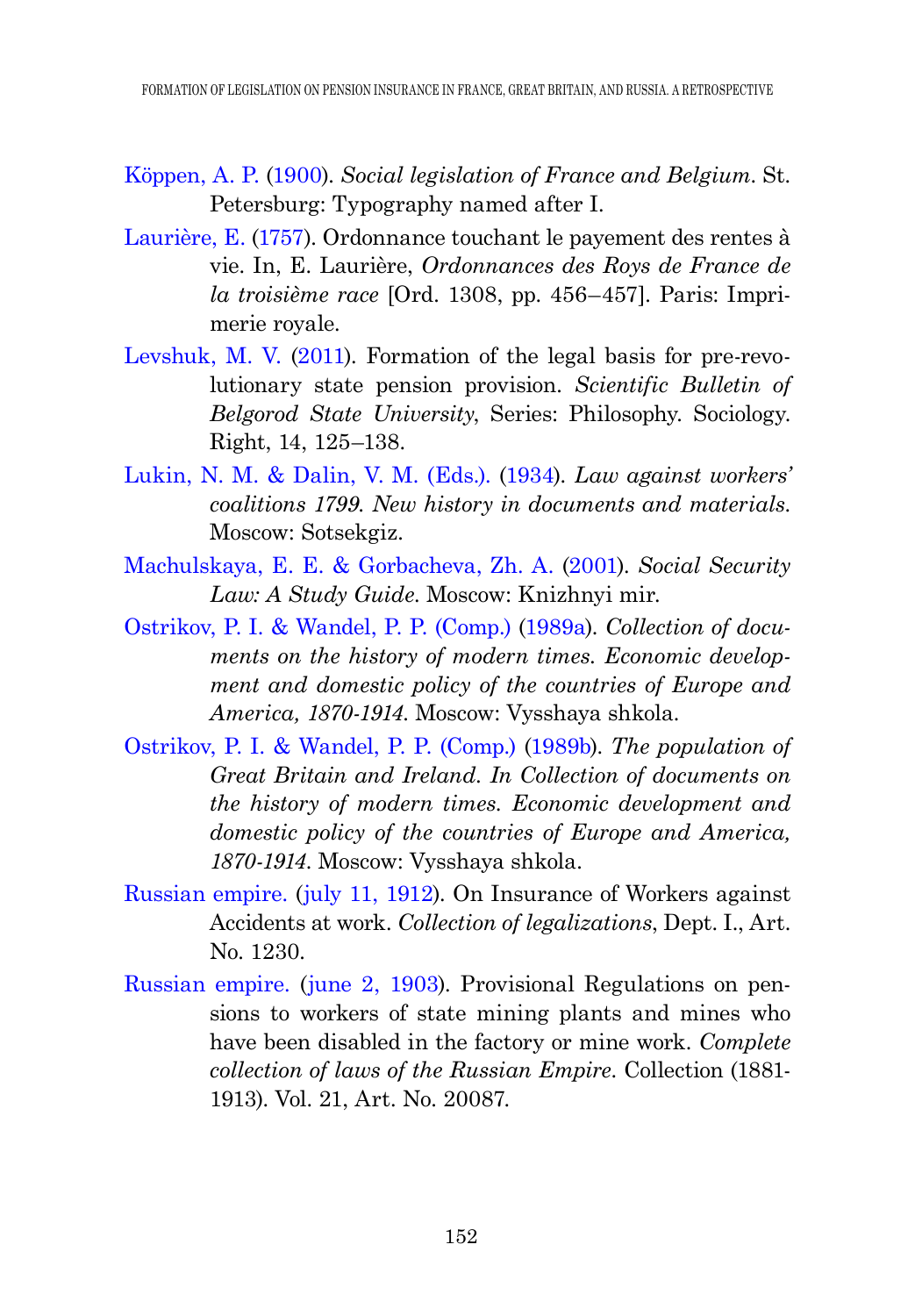- <span id="page-18-2"></span>[Russian empire. \(](#page-11-1)June 13, 1897). Regulations on the pension funds of employees and workers in private credit institutions, trade, and industrial enterprises, and insurance companies. *Complete collection of laws of the Russian Empire*. Third collection. Vol. 17, Art. No. 14306.
- <span id="page-18-1"></span>[Russian empire. \(](#page-11-2)1896). *Collection of management of the pension fund of employees on state railways*. St. Petersburg: M-vo.
- <span id="page-18-0"></span>[Roik, V. D.](#page-13-2) (2020). *Pension insurance and security*. Moscow: Urait.
- Rosanvallón, P. (2021). *New social question. Rethinking the welfare state*. Princeton: Princeton University Press.
- [Shashkova, А., Verlaine, M. & Kudryashova, E.](#page-1-1) (2020). On Modifications to the Constitution of the Russian Federation in 2020. *Russian Law Journal*, 8(1), 60–83. [https://doi.](https://doi.org/10.17589/2309-8678-2020-8-1-60-83) [org/10.17589/2309-8678-2020-8-1-60-83](https://doi.org/10.17589/2309-8678-2020-8-1-60-83)
- Thiveaud, J.-M. (1997). La lente construction des systèmes de retraite en France de 1750 à 1945. *Revue d'économie financière*, 40(2), 21–54. Disponible sur [https://www.persee.fr/](https://www.persee.fr/doc/ecofi_0987-3368_1997_num_40_2_2305) [doc/ecofi\\_0987-3368\\_1997\\_num\\_40\\_2\\_2305](https://www.persee.fr/doc/ecofi_0987-3368_1997_num_40_2_2305)
- United Kingdom of Great Britain and Northern Ireland. (1992). Trade Union Act 1871. [*No. 22 of 1941*]. Available: [https://](https://www.ilo.org/dyn/natlex/natlex4.detail?p_lang=es&p_isn=98373&p_classification=02) [www.ilo.org/dyn/natlex/natlex4.detail?p\\_lang=es&p\\_](https://www.ilo.org/dyn/natlex/natlex4.detail?p_lang=es&p_isn=98373&p_classification=02) [isn=98373&p\\_classification=02](https://www.ilo.org/dyn/natlex/natlex4.detail?p_lang=es&p_isn=98373&p_classification=02)
- Vigdorchik, N. A. (1912). *Social insurance: a systematic presentation of the history, organization, and practice of all forms of social insurance*. St. Petersburg: Prakt. Meditsina. Available: [https://1lib.mx/book/5350358/](https://1lib.mx/book/5350358/e3697f?id=5350358&secret=e3697f) [e3697f?id=5350358&secret=e3697f](https://1lib.mx/book/5350358/e3697f?id=5350358&secret=e3697f)
- Zachinskii, L. (1906). *Insurance for workers in the West*. St. Petersburg: Knigoizdatelstvo "Molot.